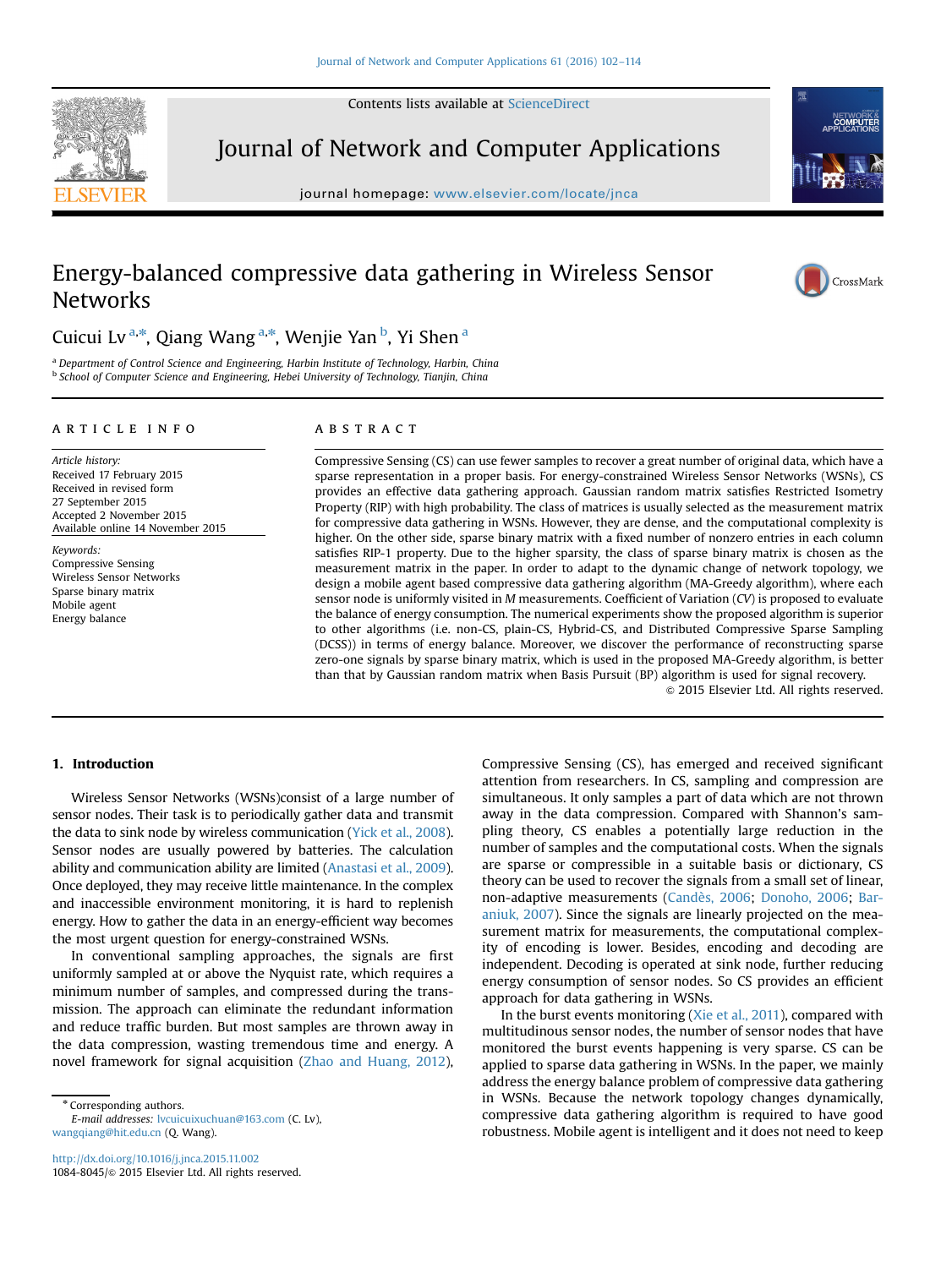all the sensor nodes synchronized. It is particularly attractive in this problem. We adopt mobile agent based compressive data gathering approach to transmit the sensed data. The main contributions of the paper are as follows.

- 1. We discuss compressive data gathering in WSNs. Dense measurement matrices require all the sensor nodes to participate in data gathering, leading to more energy consumption. We choose sparse binary matrix as the measurement matrix in CS. Because the number of nonzero entries in sparse binary matrix is less than that of zero entries, it leads to a significant reduction in computational complexity and storage requirements.
- 2. In CS paradigm, we first use mobile agent to gather sparse data in WSNs. Like Minimum Traveling Salesman Problem (MTSP), the path design of mobile agent is a Constrained Minimum Traveling Salesman Problem (CMTSP), which is NP-hard. We put forward a compressive data gathering approach based on greedy algorithm.
- 3. Total energy consumption of WSNs is the major measure metric in the existing literatures. There exists some sensor nodes that relay a large number of data from others in the tree-type structure. Their energy consumption is much more than others. When the energy of these sensor nodes is depleted, the network may be disconnected, which can shorten the network lifetime. That is, the minimum energy consumption does not guarantee that energy consumption of each sensor node is more balanced. To evaluate the balance of energy consumption, we propose Coefficient of Variation (CV) and compare the performance of proposed MA-Greedy algorithm with that of other data gathering algorithms.

The remainder of the paper is organized as follows. In Section 2, we review related works about compressive data gathering in WSNs. In Section 3, we give a brief overview of CS, and describe the network model. Coefficient of Variation (CV) in WSNs is defined and mobile agent based compressive data gathering algorithm (MA-Greedy algorithm) is presented in Section 4. In Section 5, we conduct the experiments to demonstrate the performance of MA-Greedy algorithm in terms of energy balance. Section 6 concludes the paper. The notations in the paper are summarized in Table 1.

#### 2. Related works

In recent years, the application of CS to data gathering in WSNs has been receiving increasing attention. An early application of CS in WSNs is Bajwa et al. (2007), where a distributed joint sourcechannel communication architecture was proposed for energyefficient estimation of sensor field data, and sensor nodes synchronously transmitted the sensed data to sink node in a single hop way. While it does not consider how to use CS in multi-hop communication.

For multi-hop networking scenarios, CS in conjunction with routing was exploited in Quer (2009), where random projections of sensed data were transmitted to sink node. Routing matrix was the measurement matrix where the coefficients were generated by the same pseudo-random number generator at sensor nodes. Unlike the contribution in Quer (2009), Lee et al. (2009) considered the communication cost and presented a centralized, greedy algorithm for energy efficient data gathering in WSNs, but the results showed the effectiveness of CS was limited. Luo et al. (2009) first analyzed traditional data gathering and Compressive Data Gathering (CDG) in the chain-type topology. Then they presented the first complete design to apply CS to sensor data gathering in large-scale WSNs. Each sensor node transmitted M messages. Tree-type structure was chosen to transmit the random

| Summary of notations used in the paper. |  |  |  |  |  |
|-----------------------------------------|--|--|--|--|--|
|-----------------------------------------|--|--|--|--|--|

| <b>Notations</b>   | <b>Definitions</b>                                     |
|--------------------|--------------------------------------------------------|
| G(V, E)            | The undirected graph $G(V, E)$                         |
| V                  | The set of vertices in $G(V, E)$                       |
| E                  | The set of edges in $G(V, E)$                          |
| $S_{0}$            | Sink node                                              |
| $S_i$              | Sensor node with ID $i(1 \le i \le N)$                 |
| $e_{ii}$           | Edge between $s_i$ and $s_i$                           |
| $neig(s_i)$        | The neighborhood nodes of $s_i$                        |
| x                  | A sparse signal of size $N \times 1$                   |
| Ψ                  | The orthonormal basis                                  |
| Θ                  | The coefficient vector                                 |
| k                  | The sparsity of $x$                                    |
| M                  | The number of measurements                             |
| $\Phi_{M\times N}$ | The measurement matrix of size $M \times N$            |
| y                  | The measurement vector                                 |
| d                  | The number of nonzero entries                          |
| $IN_i$             | The interest node of mobile agent with ID i            |
| $E_{Tx}$           | Energy consumption of transmitting the information     |
| $E_{Rx}$           | Energy consumption of receiving the information        |
| $d_0$              | The given threshold                                    |
| L                  | The size of the information                            |
| $E_{elec}$         | The parameter of transmitting/receiving circuit        |
| $E_{amp}$          | The parameter of the amplifier in transmitting circuit |
| n                  | The path loss factor                                   |
| R                  | Communication radius                                   |
| CV                 | Coefficient of variation                               |
| $\sigma$           | Standard deviation                                     |
| Ē                  | The average energy consumption of WSNs                 |
| $\hat{x}$          | The reconstruction signal of $x$                       |
| έ                  | Relative error                                         |

projections. When sink node received M weighted sums of random projections, reconstruction algorithm was used to recover the original signal. Directly CS coding on each sensor node was called plain CS aggregation (plain-CS) in Xiang et al. (2013), where Xiang et al. (2013) proposed a data aggregation technique called Hybrid CS aggregation (Hybrid-CS). Only when the outgoing data flows of sensor nodes were no less than the number M of measurements, sensor nodes started CS coding. Minimum Spanning Tree (MST) and data aggregation were jointed to minimize the total energy consumption. Fazel et al. (2011) introduced the application of Random Access Compressed Sensing (RACS) in underwater environment monitoring. RACS employed random sensing for the sampling procedure and a simple random access for the channel access phase to prolong the network lifetime. Chen and Wassell (2011) proposed an energy-efficient signal acquisition approach for monitoring 1-D environmental information. Random sampling and Sampling Rate Indicator (SRI) feedback were introduced. Random sampling could trade off the randomization and computational complexity. SRI feedback maintained the reconstruction quality and reduced energy consumption. Mamaghanian et al. (2011) quantified the potential of CS for energy-efficient ECG data acquisition and compression on resource-constrained Wireless Body Sensor Network (WBSN) platforms. The implementation of Gaussian random matrix was too complex, and time consuming. It was certainly not a real-time task for the MSP430. They explored three different methods, where sparse sensing matrix was superior in terms of execution time.

Dense random matrices are chosen as the measurement matrix in most available literatures. As described above, the implementation of dense random matrices is too complex and time consuming. Because of lower complexity and higher sparsity, sparse binary matrix is exploited as the measurement matrix. Intelligent mobile agent is introduced for compressive data gathering in WSNs.